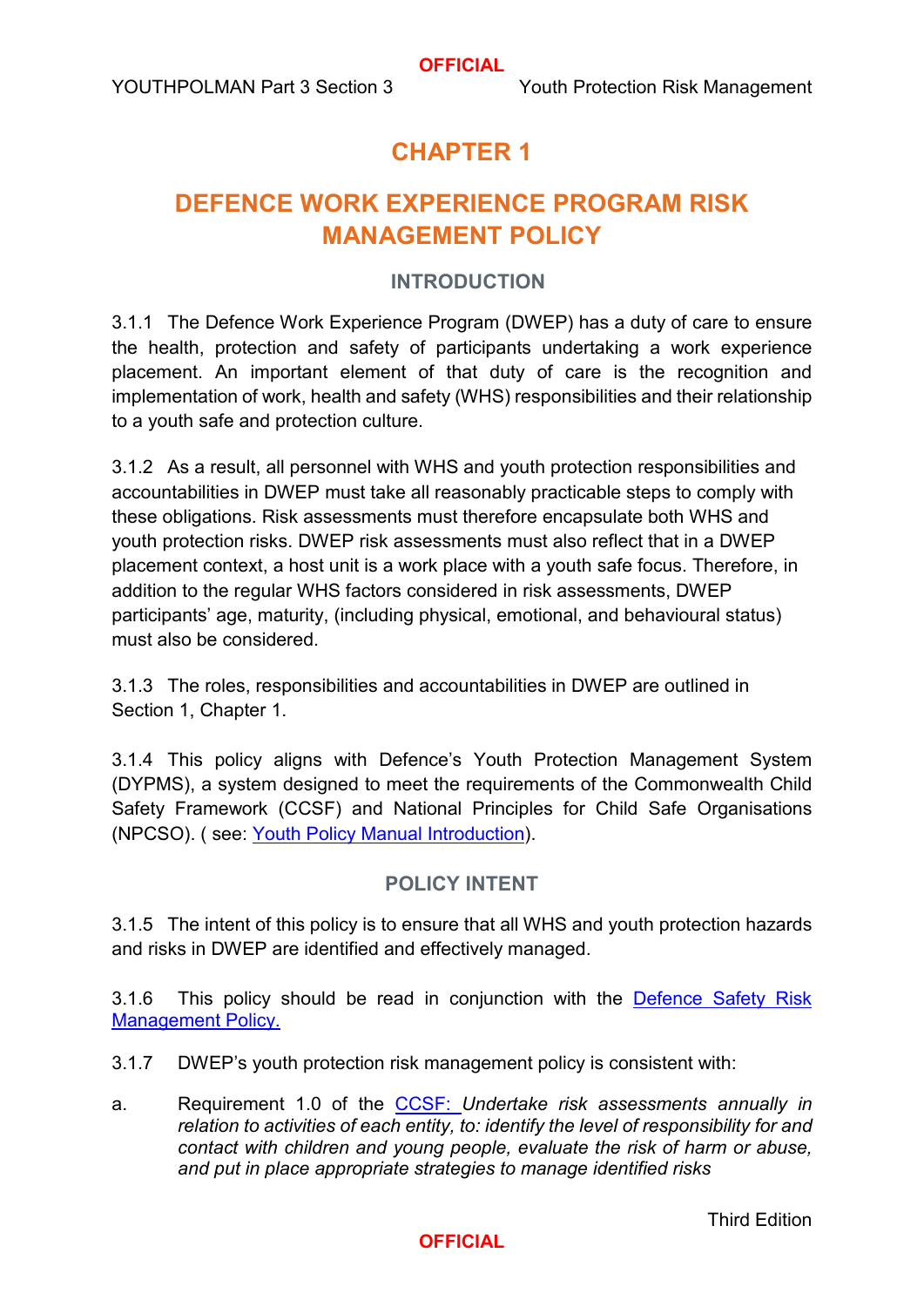### **OFFICIAL**

3-1-2

- b. Principle 1 of the [NPCSO:](https://childsafe.humanrights.gov.au/sites/default/files/2019-02/National_Principles_for_Child_Safe_Organisations2019.pdf) *Child safety and wellbeing is embedded in organisational leadership, governance and culture*
	- (1) Key Action Area 1.5: *Risk management strategies focus on preventing, identifying and mitigating risks to children and young people*
- c. Principle 8 of the NPCSO: *Physical and online environments promote safety and wellbeing while minimising the opportunity for children and young people to be harmed*
	- (1) Key Action Area 8.1: *Staff and volunteers identify and mitigate risks in the online and physical environments without compromising a child's right to privacy, access to information, social connections and learning opportunities*
	- (2) Key Action Area 8.3: *Risk management plans consider risks posed by organisational settings, activities and the physical environment.*

### **POLICY**

3.1.8 This policy operationalises Defence's policy on youth protection risk management (Part 1, [Section 3 Chapter 1\).](https://www.defenceyouth.gov.au/media/1551/5-sect3ch1-defence-youth-protection-risk-management-bn16161971.pdf) 

3.1.9 Responsibility for managing youth safety WHS and youth protection risks during a DWEP placement is shared between the host unit/ base and Joint Support Services Division (JSSD), as Program owner (See Introduction, paragraph 3 and Section 1, Chapter 1, paragraph 1.1.17).

3.1.10 **Annual Risk Assessment**. An Enterprise level risk assessment must be undertaken annually. In accordance with Part 1, [Section 3 Chapter 1,](https://defenceyouth.gov.au/media/1551/5-sect3ch1-defence-youth-protection-risk-management-bn16161971.pdf) Program level youth protection risks must also be assessed and reviewed annually. The annual DWEP Risk Assessment requires the DWEP National Manager and Director Youth to undertake an assessment of discrete groups of risks and hazards and to address the corresponding list of elimination, preventative and mitigation recovery controls.

3.1.11 **DWEP Placement Risk Assessment**. In consultation with the Work Experience Liaison Officer (WELO), the Host Unit Point of Contact (POC) and / or Person Conducting Activity (PCA) is responsible for conducting a DWEP Risk Assessment prior to every placement. Using the placement activity timetable and the Nominal Roll as key inputs, the Placement Risk Assessment must encompass WHS and youth protection risks at both the placement and individual activity levels. The DWEP Youth Protection Risk Management Supplement (Annex A) must also be completed. *A DWEP placement or activity cannot take place unless the overall risk rating is Low or Very Low.*

Third Edition

# **OFFICIAL**